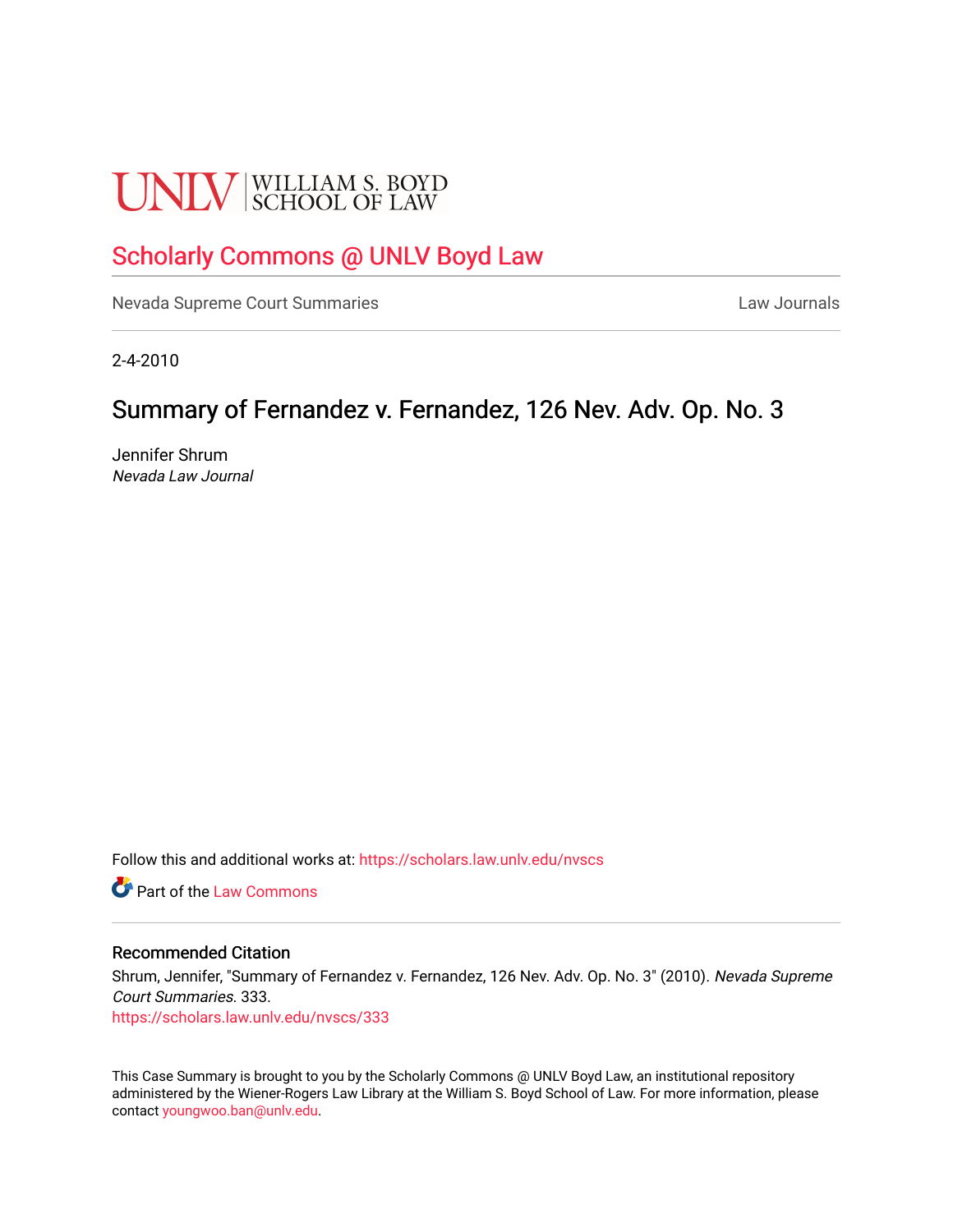### **Fernandez v. Fernandez, 126 Nev. Adv. Op. No. 3 (Feb. 04, 2010) [1](#page-1-0)**

#### **Family Law- Modifying Child Support**

#### **Summary**

Reverse and remand of the trial court's affirmation to the question of whether parents can, by stipulation, eliminate or abridge a trial court's statutory authority to review and modify a child support order.

#### **Disposition/Outcome**

The Court answered the question in the negative concluding that modification statutes NRS 125B.145(4), NRS 125B.070, and NRS 125B.080 apply to appeals to review and modify child support orders.

#### **Factual and Procedural History**

Anthony Fernandez, appellant, and Jennifer Fernandez, respondent, had two children prior to the court granting their joint petition for divorce in August 1998.

The original divorce decree awarded the parents joint legal custody of the children, giving primary physical custody to the mother. The decree obligated the father to pay child support of \$3,000 per month. While the decree stated the child support was "consistent with the provisions of NRS 1[2](#page-1-1)5B.070," it actually exceeded NRS 125B.070's presumptive maximum.<sup>2</sup>

In July 1999, the trial court approved an increase in the father's monthly child support obligations from \$3,000 to \$4,000.

In June 2000, the court approved a new stipulation between the parents. This stipulation provided for joint physical custody in both parents. While this stipulation left the amount of child support obligations unchanged, it also purportedly made the child support obligation nonmodifiable, stating that both parties "voluntarily waive any right they may have pursuant to Chapter 125 B of the Nevada Revised Statutes to seek a modification to [father's] child support obligations to [mother]."

In 2007, the father's child support obligations amounted to \$80,000 a year. From 1995- 2001 the father earned sums ranging from \$500,000 to more than \$4,000,000. However, high losses in the market in 2002 led to his inability to trade at his prior high levels and by 2007 he no longer traded and was earning only \$3,000 a month selling cars.

In 2007, the father filed the motion to modify underlying this appeal. At this time both he and the mother had roughly equal passive and earned income.<sup>[3](#page-1-2)</sup>

<span id="page-1-1"></span><span id="page-1-0"></span><sup>&</sup>lt;sup>1</sup> By Jennifer Shrum<br><sup>2</sup> NEV. REV. STAT. § 125B.070 (2009) and NEV. REV. STAT. § 125B.080 (2009) set presumptive limits on child support keyed to the number of children and the obligor parent's gross monthly income, with a \$100 minimum and \$800 maximum per child per month, adjusted by the Consumer Price Index.

<span id="page-1-2"></span> $3<sup>3</sup>$  At this time the father and mother each separately had an additional child to support.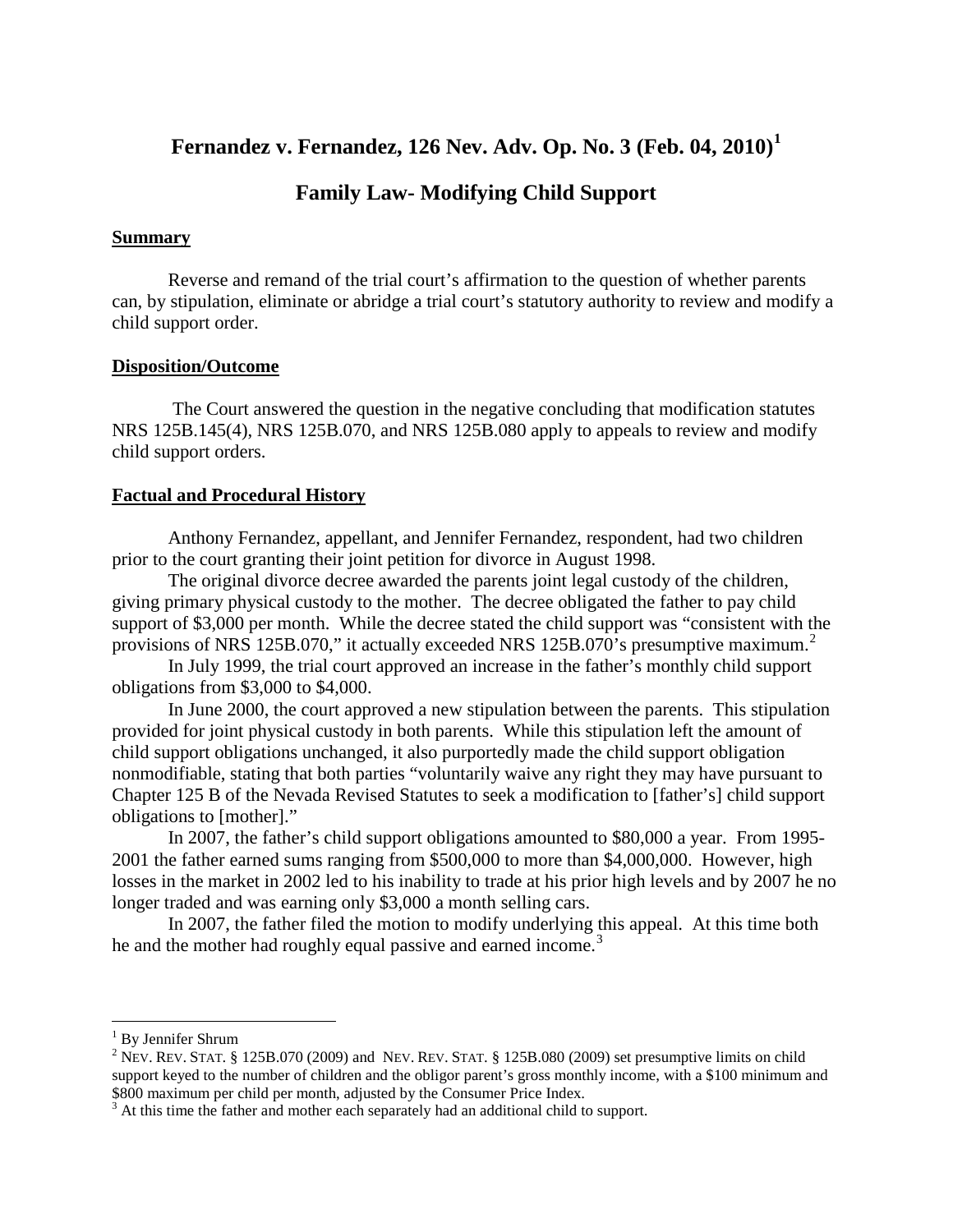The trial court declined to review the father's motion under NRS 125B.145. Instead, the trial court ordered a limited hearing to address whether the waiver made the child support order nonmodifiable.

The trial court denied the father's motion to modify, holding that "the child support provisions of the [decree and its stipulated modifications] shall not be disturbed by the Court based upon the waivers of the parties set forth therein and upon the fact that [the father] still has the ability to pay said amount from his currently held assets." The trial court further stated that "the Court is not bound by the provisions of NRS 125B.145 where the parties have previously agreed in a stipulation and order modifying the Decree of Divorce that neither party will seek modification of child support."

The father appealed. The Eight Judicial District Court addressed the question of whether parents can, by stipulation, eliminate or abridge a trial court's statutory authority to review and modify a child support order. The mother maintained that the parties' agreement to nonmodifiable child support should be upheld as a matter of contract law and equity, based on her part performance. The father asserted that when the parties incorporated the support agreement into the decree, it ceased being a matter of private contract and became a judicially imposed obligation, at which point the statutory modification provisions of NRS 125B.070 and NRS 125B.080 apply, notwithstanding the parties' agreement to the contrary. Relying on NRS 125B.145(1)(b), the father urged that the award should have been modified to conform to the formulas in NRS 125B.070 and NRS 125B.080 without regard to changed circumstances, since more than three years had passed since the award's last review; failing that he urged that he demonstrated sufficient change in circumstances to warrant modification.

#### **Discussion**

While Nevada's child support statutes do not directly address whether parents can stipulate to a nonmodifiable child support order, Nevada's child support statutes establish that child support involves more than private contract.

#### I. *Child Support Orders*

The trial court has continuing jurisdiction over its child support orders.<sup>[4](#page-2-0)</sup> In 2003 NRS 125B.145(4) was clarified stating that "[a]n order for the support of a child may be reviewed at any time on the basis of changed circumstances."<sup>[5](#page-2-1)</sup> Further, a change of 20 percent or more in a child support obligor's gross monthly income "shall be deemed to constitute changed circumstances requiring a review for modification of the order for the support of the child."[6](#page-2-2) Upon the request of the parent or legal guardian, "[a]n order for the support of a child must . . . be reviewed by the court at least every 3 years . . . to determine whether the order should be modified or adjusted."<sup>[7](#page-2-3)</sup> Finally, "[i]f the court . . . [h] as jurisdiction to modify the order and, taking into account the best interests of the child determines that modification or adjustment of

<span id="page-2-0"></span><sup>&</sup>lt;sup>4</sup> NEV. REV. STAT. § 125.510(1)(b) states that once a trial court determines custody it may "[a]t any time modify or vacate" its support and custody orders.

<span id="page-2-2"></span><span id="page-2-1"></span> $\frac{5}{6}$  *Id.* § 125B.145.

<span id="page-2-3"></span> $^7$  *Id.* § 125B.145(1)(b).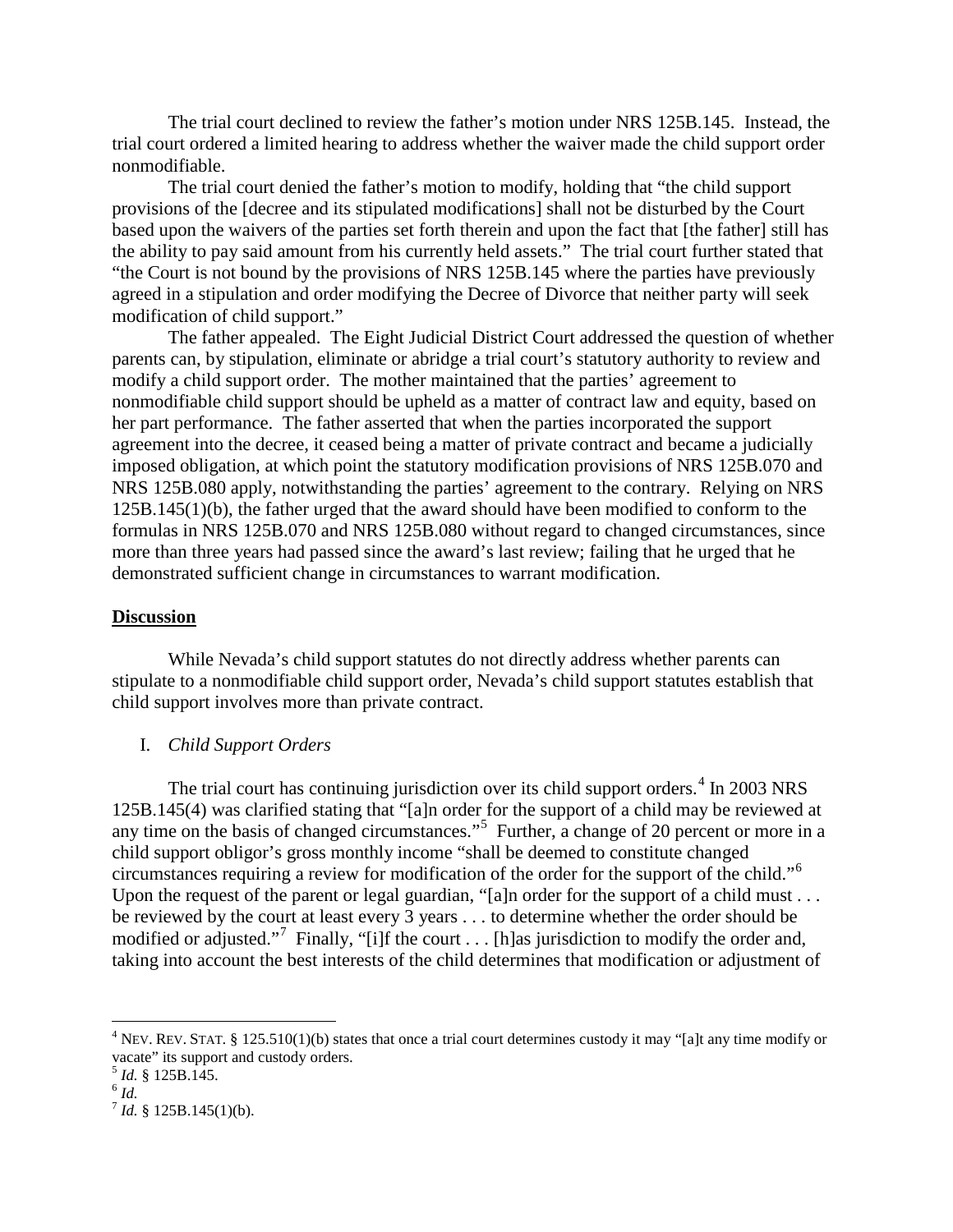the order is appropriate, the court shall enter an order modifying or adjusting the previous order for support in accordance with the requirements of NRS 125B.070 and 125B.080."[8](#page-3-0)

#### II. *Child Support Order Modifications*

The Court stated that had the Legislature wanted to give parents the option of agreement to a decree providing for nonmodifiable child support, it could have easily provided an exception to NRS 125B.145.<sup>[9](#page-3-1)</sup> Currently, Nevada's child support modification statutes say nothing about parental agreements. Thus, the Court stated, public policy prevents a court from enforcing a purportedly nonmodifiable child support order, even if the parties stipulate to it.

The mother argued that public policy supports nonmodification agreements when applied to preclude downward modification, no matter the impact on the obligor parent, reasoning that more support will always serve the child's best interest. The Court found that neither Nevada statutes nor public policy supports this argument. The formula and guideline statutes intend child support payments to meet the child's needs, to be fair to both parents, and to be met without impoverishing the obligor parent.<sup>[10](#page-3-2)</sup>

The Court also stated that when agreed-upon support is incorporated into a decree, it becomes a court order. Court-ordered child support is not a fixed obligation but is subject to readjustment as circumstances may direct.<sup>11</sup> The Court found that the trial court failed to follow the statutes as written when it justified its decision by stating that the father still had assets he could use to pay child support, even if the support obligation exceeded his gross income. The trial court's test resembled more closely the "undue hardship" standard in the enforcement statutes, than the changed circumstance standard in the modifications statutes.<sup>[12](#page-3-4)</sup>

The Court concluded that the trial court erred in declaring the modification statutes not applicable to the father's motion and reversed and remanded for proceedings under NRS 125B.145(4), NRS 125B.070, and NRS 125B.080.

#### III. *The Mother's Part Performance.*

The mother maintained that her part performance of the nonmodifiabiltiy stipulation estopped the father from contesting enforceability. The Court found that the stipulation waiving modification rights was entered after the property settlement between the parties was concluded and the support obligations were set. The Court concluded that estoppel is not available to resurrect the contract right that public policy invalidates. $^{13}$  $^{13}$  $^{13}$ 

#### IV. *Scope of Proceedings on Remand*

<span id="page-3-1"></span><span id="page-3-0"></span><sup>8</sup> *Id.* § 125B.145(2)(b). <sup>9</sup> *See* Amodio v. Amodio, 56 Conn. App. 459, 471, 743 A.2d 1135, 1143 (Conn. App. Ct. 2000) (discussing CONN. GEN. STAT. § 46b-86(a), which provides for modification based on changed circumstances "unless and to the extent the decree precludes modification").

<span id="page-3-2"></span><sup>&</sup>lt;sup>10</sup> See Barbagallo v. Barbagallo, 105 Nev. 546, 551, 779 P.2d 532, 536 (1989) ("[w]hat really matters...is whether the children are being taken care of as well as possible under the financial circumstances in which the two parents find themselves.").<br><sup>11</sup> Riemer v. Riemer, 73 Nev. 197, 199, 314 P.2d 381, 383 (1957).<br><sup>12</sup> NEV. REV. STAT. § 125B.140(c)(2).<br><sup>13</sup> Krieman v. Goldberg, 214 Wis. 2d 163, 177, 571 N.W.2d 425, 432 (Wis. Ct. App. 1997).

<span id="page-3-3"></span>

<span id="page-3-4"></span>

<span id="page-3-5"></span>